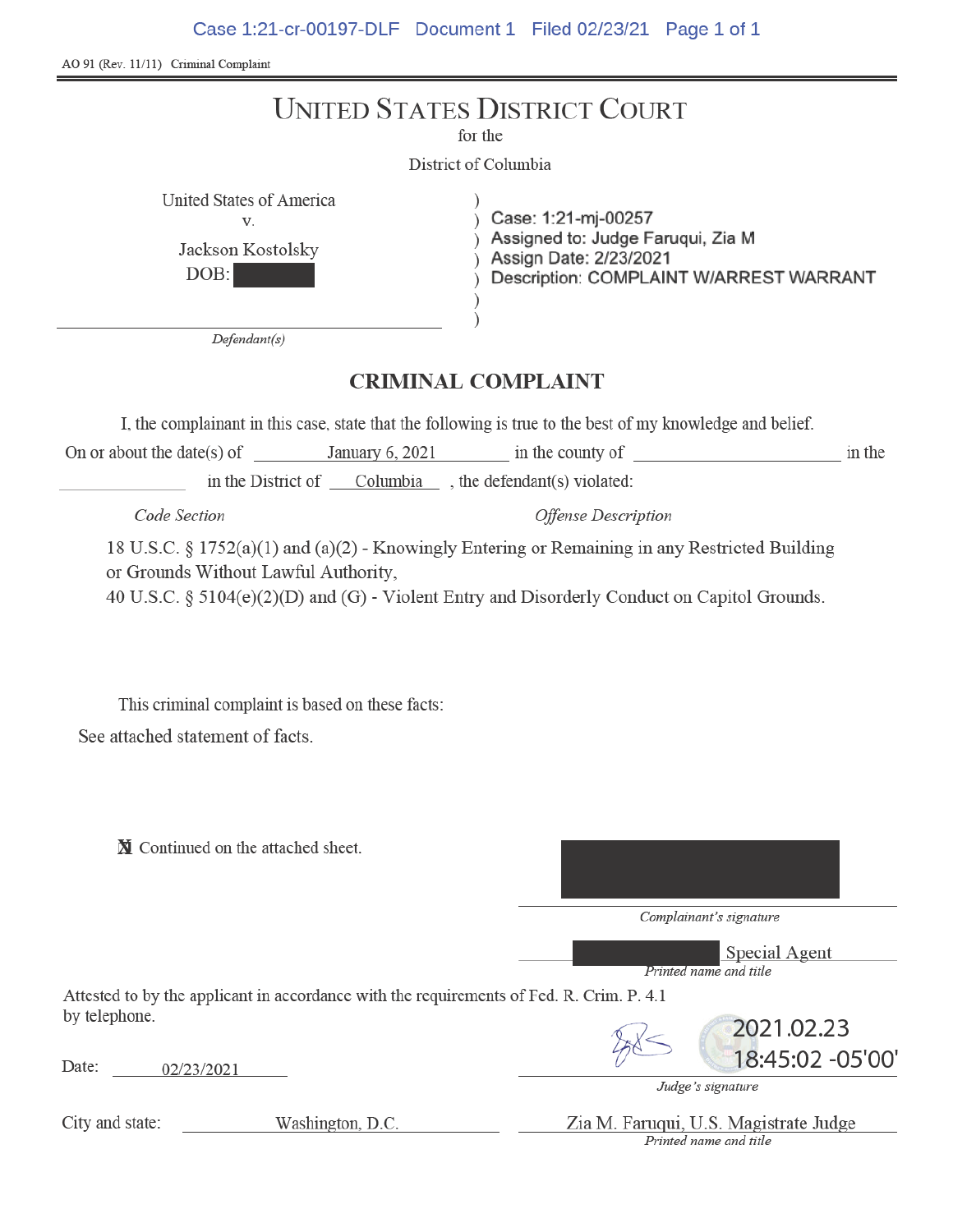Case 1:21-cr-00197-DLF Document 1-1 File Case: 1:21-mj-00257<br>
Resigned to: Judge Faruqui, Zia M Assign Date: 2/23/2021 Description: COMPLAINT W/ARREST WARRANT

## **STATEMENT OF FACTS**

Your affiant, is a Special Agent assigned to the Washington Field Office Counterintelligence Squad. As a Special Agent, I investigate violations of the laws of the United States and collect evidence in cases in which the United States is or may be a party in interest. Currently, I am a tasked with investigating criminal activity in and around the Capitol grounds on January 6, 2021. As a Special Agent I am authorized by law or by a Government agency to engage in or supervise the prevention, detention, investigation, or prosecution of violations of Federal criminal laws.

The U.S. Capitol is secured 24 hours a day by U.S. Capitol Police. Restrictions around the U.S. Capitol include permanent and temporary security barriers and posts manned by U.S. Capitol Police. Only authorized people with appropriate identification were allowed access inside the U.S. Capitol. On January 6, 2021, the exterior plaza of the U.S. Capitol was also closed to members of the public.

On January 6, 2021, a joint session of the United States Congress convened at the United States Capitol, which is located at First Street, SE, in Washington, D.C. During the joint session, elected members of the United States House of Representatives and the United States Senate were meeting in separate chambers of the United States Capitol to certify the vote count of the Electoral College of the 2020 Presidential Election, which had taken place on November 3, 2020. The joint session began at approximately 1:00 p.m. Shortly thereafter, by approximately 1:30 p.m., the House and Senate adjourned to separate chambers to resolve a particular objection. Vice President Mike Pence was present and presiding, first in the joint session, and then in the Senate chamber.

As the proceedings continued in both the House and the Senate, and with Vice President Mike Pence present and presiding over the Senate, a large crowd gathered outside the U.S. Capitol. As noted above, temporary and permanent barricades were in place around the exterior of the U.S. Capitol building, and U.S. Capitol Police were present and attempting to keep the crowd away from the Capitol building and the proceedings underway inside.

At such time, the certification proceedings were still underway and the exterior doors and windows of the U.S. Capitol were locked or otherwise secured. Members of the U.S. Capitol Police attempted to maintain order and keep the crowd from entering the Capitol; however, shortly around 2:00 p.m., individuals in the crowd forced entry into the U.S. Capitol, including by breaking windows and by assaulting members of the U.S. Capitol Police, as others in the crowd encouraged and assisted those acts.

Shortly thereafter, at approximately 2:20 p.m. members of the United States House of Representatives and United States Senate, including the President of the Senate, Vice President Mike Pence, were instructed to—and did—evacuate the chambers. Accordingly, the joint session of the United States Congress was effectively suspended until shortly after 8:00 p.m. Vice President Pence remained in the United States Capitol from the time he was evacuated from the Senate Chamber until the sessions resumed.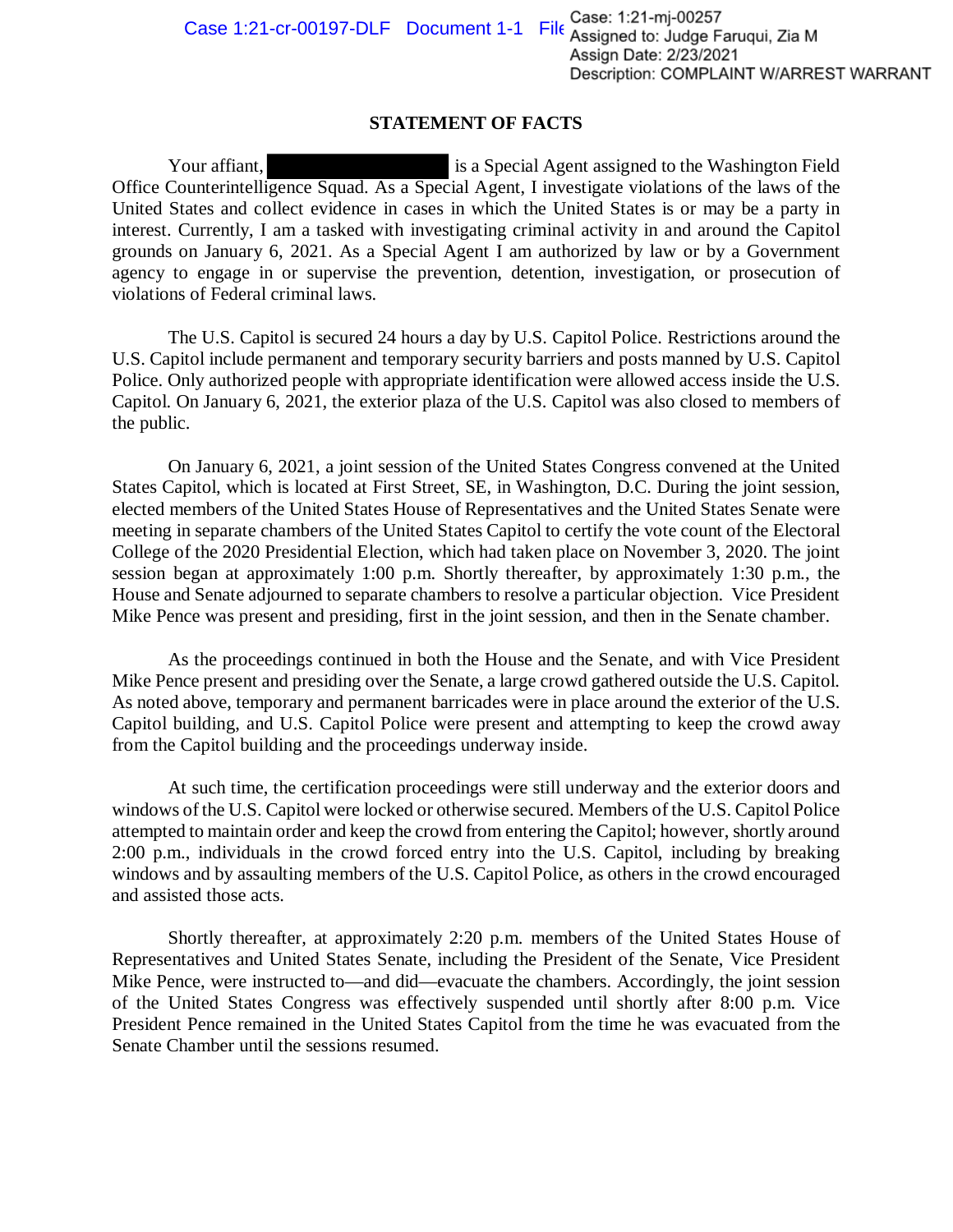## Case 1:21-cr-00197-DLF Document 1-1 Filed 02/23/21 Page 2 of 7

During national news coverage of the aforementioned events, video footage which appeared to be captured on mobile devices of persons present on the scene depicted evidence of violations of local and federal law, including scores of individuals inside the U.S. Capitol building without authority to be there.

On or about January 18, 2021 interviewing Agents of the FBI Philadelphia office interviewed Witness 1 ("W-1"), who is a family friend of an individual W-1 identified as Jackson Kostolsky. W-1 was told by Witness 2 ("W-2"), who is also a family friend of Kostolsky, that Kostolsky went to Washington, D.C. on January 6, 2021.

On or about January 18, 2021 interviewing Agents interviewed W-2 who stated that Witness 3 ("W-3) told W-2 that an individual W-2 identified as Jackson Kostolsky went to Washington, D.C. on January 6, 2021 with a friend. According to W-2, Kostolsky also told W-3 that he had pictures and was inside the U.S. Capitol.

On or about January 18, 2021 interviewing Agents interviewed W-3, who is a close relative of Jackson Kostolsky. W-3 stated that Kostolsky told W-3 that Kostolsky went to the U.S. Capitol on January 6, 2021. W-3 stated Kostolsky went with one friend to the U.S. Capitol, but did not know the friend's name.

On or about January 18, 2021 interviewing Agents interviewed Jackson Kostolsky DOB XX/XX/1989 of Allentown, Pennsylvania. Kostolsky stated he was inside the U.S. Capitol on January 6, 2021. Kostolsky stated that he entered the U.S. Capitol building through an open door with a group of other individuals and entered about five feet before he was forced out by riot police. While inside the U.S. Capitol, Kostolsky stated that he took a video on his cell phone. At the time of this interview, Kostolsky showed interviewing agents photographs on Kostolky's cellular phone of the U.S. Capitol building that were taken in close proximity to the outside of the U.S. Capitol. Kostolsky further stated that he had deleted the video he had taken.

On or about January 22, 2021 interviewing Agents executed a search warrant on Kostolsky's cell phone. At that time, Kostolsky stated that he had gone to the U.S. Capitol with another individual. The search warrant of Kostolsky's cell phone revealed photographs and two videos taken outside the U.S. Capitol. There was also one video taken inside the U.S. Capitol. The video from inside the U.S. Capitol had in fact been deleted as Kostolsky had claimed, however, law enforcement was able to recover the file. The timestamp on the video taken from inside the U.S. Capitol was 2:16pm Eastern Standard Time.

The below photograph was obtained pursuant to the warrant executed on Kostolsky's cellular phone. In the photograph, which appears to have been taken by Kostolsky himself on January 6, 2021, Kostolsky wore a backwards red hat, sunglasses, and a long-sleeved black shirt with a leopard print vest.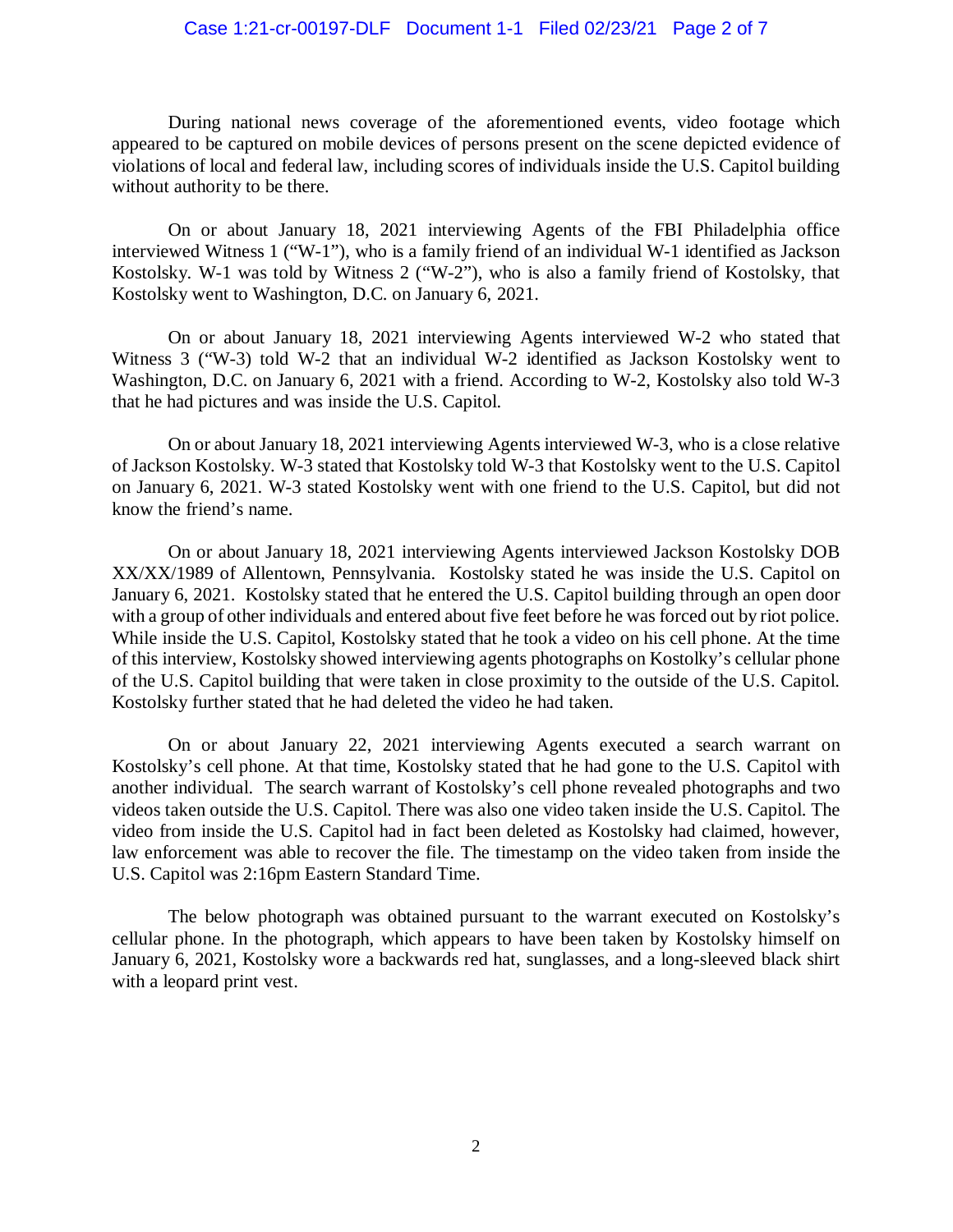

On or about February 10, 2021 your affiant conducted a review of U.S. Capitol security camera footage from camera 0122. At approximately 2:16pm Eastern Standard Time on January 6, 2021 a person believed to be Kostolsky based on the person's clothing, appeared in the U.S. footage. This person remained in the camera's view for approximately ten seconds before he moved out of view back towards the entrance. In addition, a person wearing a long brown coat with a black hat can be seen on the footage from the U.S. Capitol security camera 0122. That person is circled in green on the screenshot from the U.S. Capitol security camera footage below: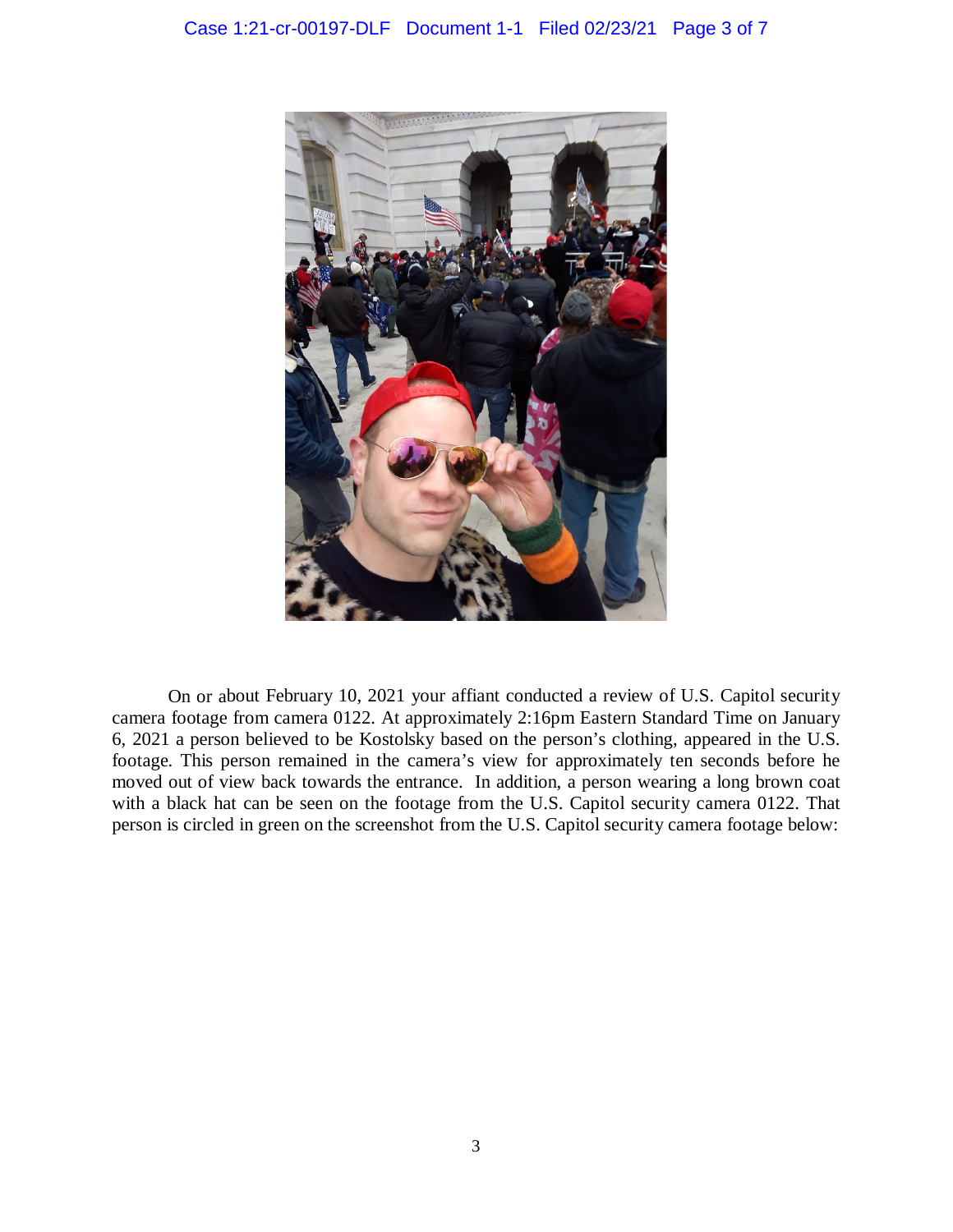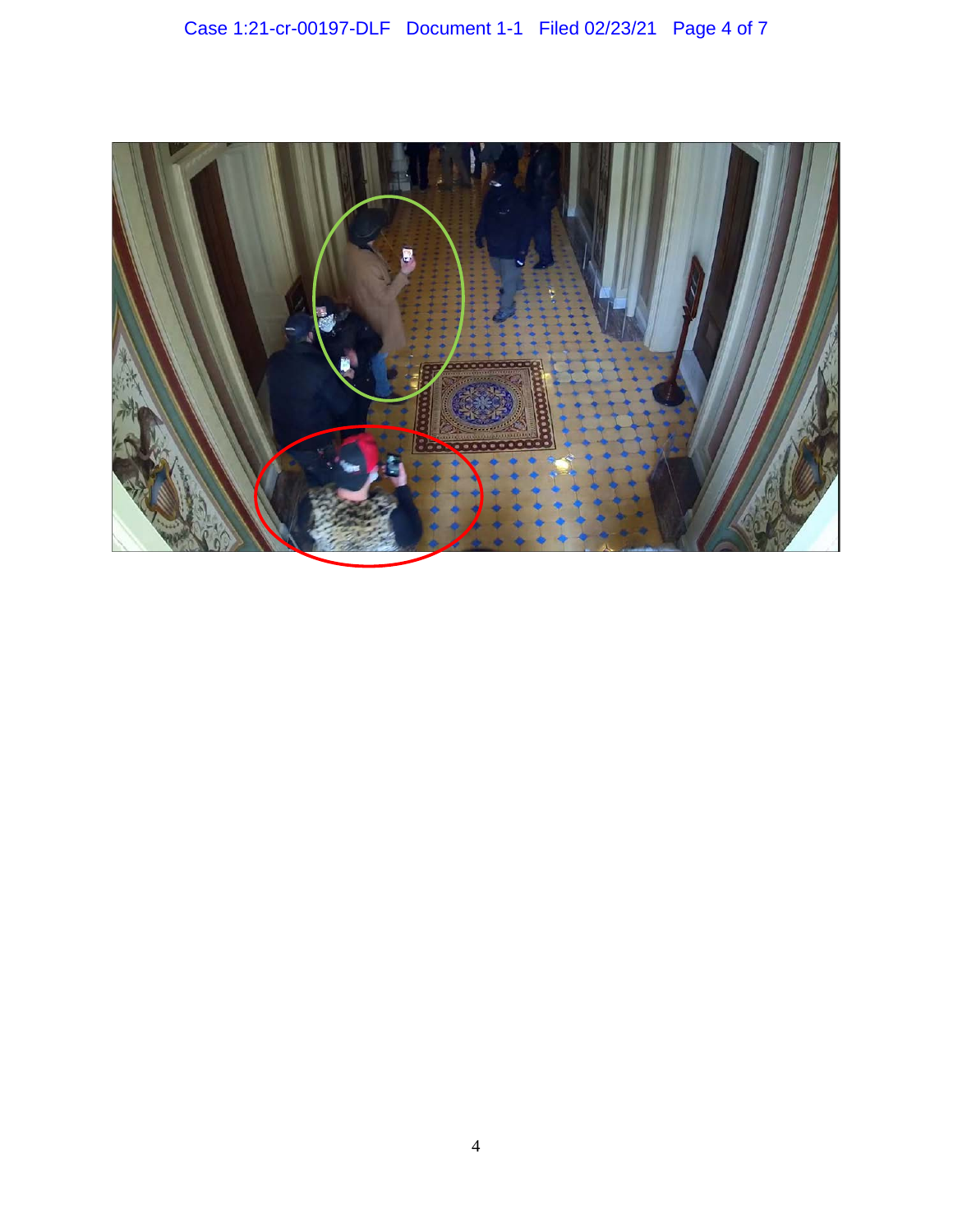## Case 1:21-cr-00197-DLF Document 1-1 Filed 02/23/21 Page 5 of 7

As seen below, in the screenshot from the video obtained pursuant to the search warrant on Kostolsky's phone, the same man in the brown coat is visible:

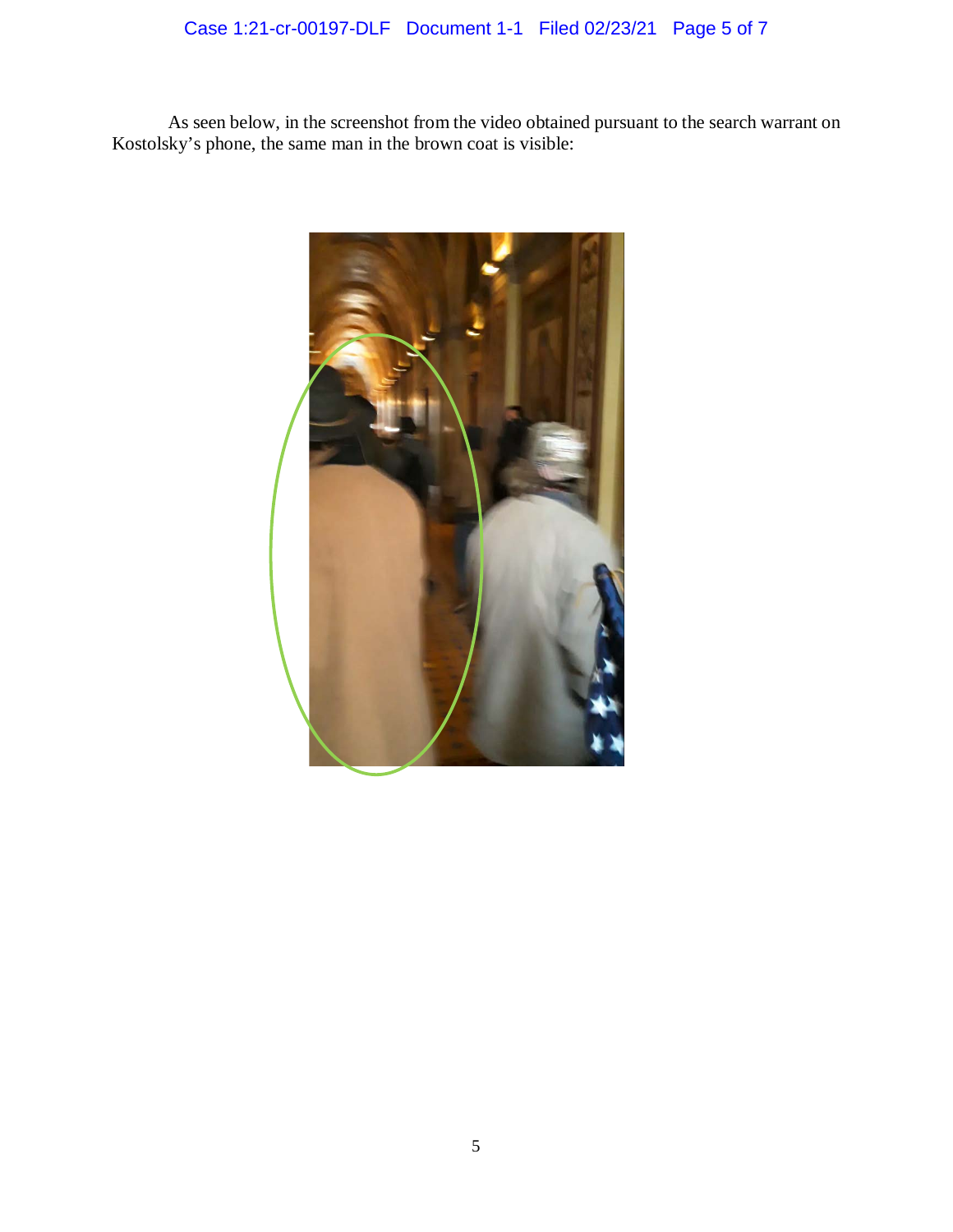## Case 1:21-cr-00197-DLF Document 1-1 Filed 02/23/21 Page 6 of 7

On or about February 19, 2021 your affiant conducted another review of U.S. Capitol security camera footage from camera 0689. At approximately 2:16pm Eastern Standard Time on January 6, 2021 a person believed to be Kostolsky based on the person's clothing, appeared in the U.S. Capitol camera 0689 footage. This person remained in the camera's view for approximately ten seconds before he moved out of view out of the door. Also, a person wearing a long brown coat with a black hat that appeared in Kostolsky's cell phone video also appeared in the footage from the U.S. Capitol security camera 0689. A screenshot from the U.S. Capitol security camera footage is below:



Based on the foregoing, your affiant submits that there is probable cause to believe that Jackson Kostolsky violated 18 U.S.C. § 1752(a)(1) and (2), which makes it a crime to (1) knowingly enter or remain in any restricted building or grounds without lawful authority to do; and (2) knowingly, and with intent to impede or disrupt the orderly conduct of Government business or official functions, engage in disorderly or disruptive conduct in, or within such proximity to, any restricted building or grounds when, or so that, such conduct, in fact, impedes or disrupts the orderly conduct of Government business or official functions; or attempts or conspires to do so. For purposes of Section 1752 of Title 18, a "restricted building" includes a posted, cordoned off, or otherwise restricted area of a building or grounds where the President or other person protected by the Secret Service, including the Vice President, is or will be temporarily visiting; or any building or grounds so restricted in conjunction with an event designated as a special event of national significance.